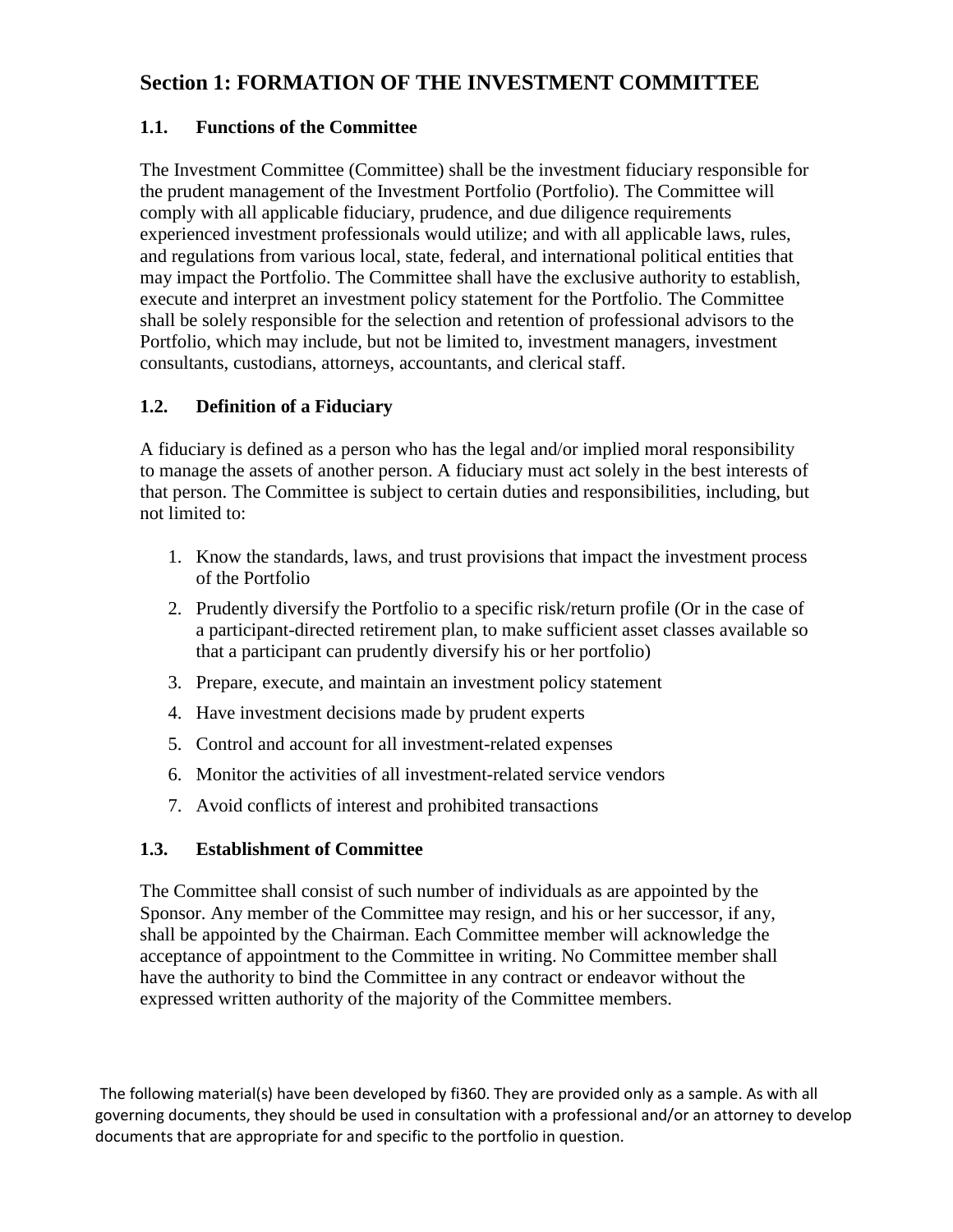## **1.4. Establishment of Offices**

The Committee shall have an office of Chairman and a Secretary. The Chairman shall be responsible for the conduct of all the meetings of the Committee and shall have voting rights the same as any other Committee member. The Chairman shall perform such other duties as the Committee may assign, and shall be the designated Agent for service of legal process.

The Secretary shall be responsible for keeping minutes of the transactions of the Committee and shall be the official custodian of records of the Committee. The Secretary, together with the Chairman, shall execute all official contracts of the Committee. The Secretary shall compile Committee agendas. The Chairman and Secretary are authorized by the Committee to execute any instruments necessary for the Committee to conduct business.

## **1.5. Disclosure and Conflict of Interest**

Notwithstanding any provision of law, no Committee member shall vote or participate in a determination of any matter in which the Committee member shall receive a special private gain. Committee members have a duty of loyalty that precludes them from being influenced by motives other than the accomplishment of the purposes of the Portfolio. Committee members, in the performance of their duties, must conform and act pursuant to the documents and instruments establishing and governing the Portfolio.

# **Section 2: MEETINGS**

### **2.1. Attendance at Board Meetings**

The Committee shall set its own schedule of meetings. Special meetings may be called by the Chairman or by a majority of the Committee members. The Committee shall meet at least once each quarter. Notices of meetings shall not be required if waived by all members of the Committee. In recognition of the importance of the work of the Committee, regular attendance at the Committee meetings is expected from all members. Any member who fails to attend two consecutive meetings of the Committee without an excuse acceptable to the other Committee members shall be deemed to have resigned from the Committee. A majority of the members of the Committee at the time in office shall constitute a quorum for the transaction of business. The action of the Committee shall be determined by the vote or other affirmative expression by the majority of its members in attendance where a quorum is present.

The following material(s) have been developed by fi360. They are provided only as a sample. As with all governing documents, they should be used in consultation with a professional and/or an attorney to develop documents that are appropriate for and specific to the portfolio in question.